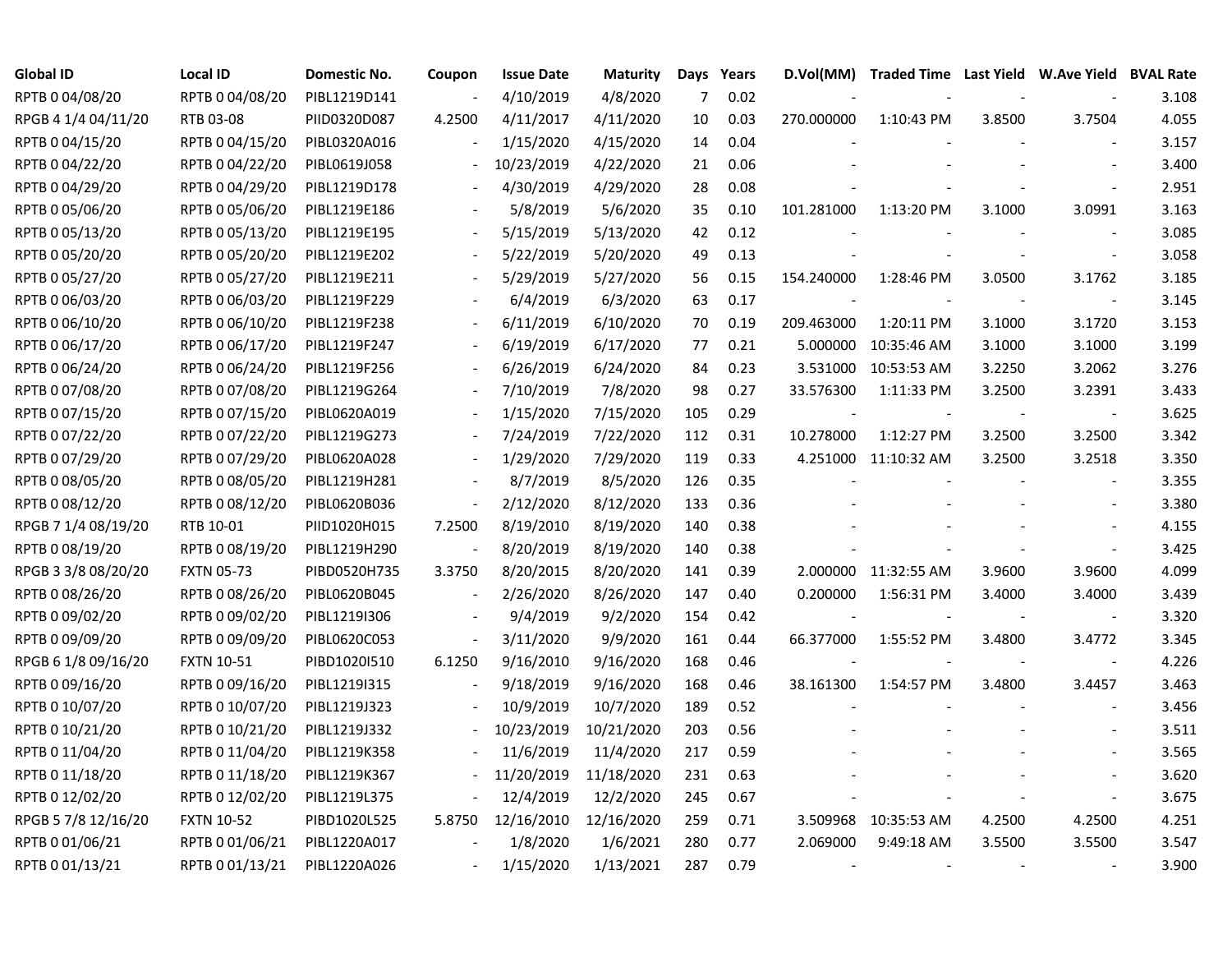| <b>Global ID</b>     | <b>Local ID</b>   | Domestic No. | Coupon                   | <b>Issue Date</b> | <b>Maturity</b>  | Days | Years | D.Vol(MM)   |                        |        | Traded Time Last Yield W.Ave Yield BVAL Rate |       |
|----------------------|-------------------|--------------|--------------------------|-------------------|------------------|------|-------|-------------|------------------------|--------|----------------------------------------------|-------|
| RPTB 0 01/20/21      | RPTB 0 01/20/21   | PIBL1220A035 |                          | 1/22/2020         | 1/20/2021        | 294  | 0.81  |             |                        |        |                                              | 4.152 |
| RPGB 4 1/4 01/25/21  | <b>FXTN 03-23</b> | PIBD0321A236 | 4.2500                   | 1/25/2018         | 1/25/2021        | 299  | 0.82  |             | 835.000000 10:03:41 AM | 4.3000 | 4.2799                                       | 4.277 |
| RPTB 0 01/27/21      | RPTB 0 01/27/21   | PIBL1220A044 |                          | 1/29/2020         | 1/27/2021        | 301  | 0.82  |             |                        |        |                                              | 3.809 |
| RPTB 0 02/03/21      | RPTB 0 02/03/21   | PIBL1220B052 |                          | 2/5/2020          | 2/3/2021         | 308  | 0.84  |             | 0.417000 10:07:07 AM   | 3.8000 | 3.6399                                       | 3.650 |
| RPTB 0 02/10/21      | RPTB 0 02/10/21   | PIBL1220B061 | $\blacksquare$           | 2/12/2020         | 2/10/2021        | 315  | 0.86  |             |                        |        | $\blacksquare$                               | 3.707 |
| RPTB 0 02/17/21      | RPTB 0 02/17/21   | PIBL1220B070 | $\overline{\phantom{a}}$ | 2/19/2020         | 2/17/2021        | 322  | 0.88  | 1.100000    | 10:46:32 AM            | 3.7000 | 3.7000                                       | 3.942 |
| RPTB 0 02/24/21      | RPTB 002/24/21    | PIBL1220B089 | $\overline{\phantom{a}}$ | 2/26/2020         | 2/24/2021        | 329  | 0.90  | 5.100000    | 1:14:56 PM             | 3.6000 | 3.6000                                       | 3.950 |
| RPGB 7 3/8 03/03/21  | RTB 10-02         | PIID1021C027 | 7.3750                   | 3/3/2011          | 3/3/2021         | 336  | 0.92  |             |                        |        |                                              | 4.310 |
| RPTB 0 03/03/21      | RPTB 0 03/03/21   | PIBL1220C097 |                          | 3/4/2020          | 3/3/2021         | 336  | 0.92  |             |                        |        | $\sim$                                       | 3.613 |
| RPTB 0 03/10/21      | RPTB 0 03/10/21   | PIBL1220C104 | $\overline{\phantom{a}}$ | 3/11/2020         | 3/10/2021        | 343  | 0.94  |             | 30.000000 10:07:43 AM  | 3.6500 | 3.6425                                       | 3.557 |
| RPTB 0 03/17/21      | RPTB 0 03/17/21   | PIBL1220C113 | $\overline{\phantom{a}}$ | 3/18/2020         | 3/17/2021        | 350  | 0.96  | 153.328000  | 11:46:41 AM            | 3.6000 | 3.6436                                       | 3.753 |
| RPGB 3 1/2 03/20/21  | <b>FXTN 07-57</b> | PIBD0721C574 | 3.5000                   | 3/20/2014         | 3/20/2021        | 353  | 0.97  |             | 531.000000 11:02:34 AM | 4.3000 | 4.2986                                       | 4.294 |
| RPGB 6 1/2 04/28/21  | <b>FXTN 10-53</b> | PIBD1021D531 | 6.5000                   | 4/28/2011         | 4/28/2021        | 392  | 1.07  |             |                        |        |                                              | 4.256 |
| RPGB 4 7/8 06/13/21  | RTB 03-09         | PIID0321F092 | 4.8750                   | 6/13/2018         | 6/13/2021        | 438  | 1.20  |             |                        |        |                                              | 4.429 |
| RPGB 5 3/4 10/20/21  | RTB 10-03         | PIID1021J039 | 5.7500                   | 10/20/2011        | 10/20/2021       | 567  | 1.55  |             |                        |        |                                              | 4.503 |
| RPGB 5 3/4 11/24/21  | <b>FXTN 10-55</b> | PIBD1021K551 | 5.7500                   | 11/24/2011        | 11/24/2021       | 602  | 1.65  |             |                        |        |                                              | 4.596 |
| RPGB 6 3/8 01/19/22  | <b>FXTN 10-54</b> | PIBD1022G545 | 6.3750                   | 7/19/2011         | 1/19/2022        | 658  | 1.80  |             |                        |        |                                              | 4.552 |
| RPGB 4 01/26/22      | <b>FXTN 05-74</b> | PIBD0522A747 | 4.0000                   | 1/26/2017         | 1/26/2022        | 665  | 1.82  |             |                        |        |                                              | 4.591 |
| RPGB 15 03/14/22     | <b>FXTN 20-02</b> | PIBD2022C021 | 15.0000                  | 3/14/2002         | 3/14/2022        | 712  | 1.95  |             |                        |        |                                              | 4.408 |
| RPGB 4 3/4 07/04/22  | <b>FXTN 03-24</b> | PIBD0322G247 | 4.7500                   | 7/4/2019          | 7/4/2022         | 824  | 2.26  | 6.000000    | 1:18:14 PM             | 4.4500 | 4.4500                                       | 4.508 |
| RPGB 4 7/8 08/02/22  | <b>FXTN 10-56</b> | PIBD1022H562 | 4.8750                   | 8/2/2012          | 8/2/2022         | 853  | 2.34  |             |                        |        |                                              | 4.442 |
| RPGB 4 3/4 09/13/22  | <b>FXTN 10-57</b> | PIBD1022I570 | 4.7500                   | 9/13/2012         | 9/13/2022        | 895  | 2.45  |             |                        |        |                                              | 4.455 |
| RPGB 12 3/4 10/17/22 | <b>FXTN 20-03</b> | PIBD2022J033 | 12.7500                  | 10/17/2002        | 10/17/2022       | 929  | 2.54  |             |                        |        | $\sim$                                       | 4.460 |
| RPGB 4 5/8 12/04/22  | RTB 05-11         | PIID0522L114 | 4.6250                   | 12/4/2017         | 12/4/2022        | 977  | 2.68  | 1084.000000 | 1:54:33 PM             | 4.4900 | 4.4875                                       | 4.488 |
| RPGB 4 12/06/22      | <b>FXTN 10-58</b> | PIBD1022L585 | 4.0000                   | 12/6/2012         | 12/6/2022        | 979  | 2.68  |             |                        |        | $\blacksquare$                               | 4.551 |
| RPGB 4 3/8 02/11/23  | RTB 03-10         | PIID0323B101 | 4.3750                   | 2/11/2020         | 2/11/2023 1,046  |      | 2.86  | 152.000000  | 1:06:34 PM             | 4.3000 | 4.3700                                       | 4.381 |
| RPGB 13 02/20/23     | <b>FXTN 20-04</b> | PIBD2023B048 | 13.0000                  | 2/20/2003         | 2/20/2023 1,055  |      | 2.89  |             |                        |        |                                              | 4.490 |
| RPGB 5 1/2 03/08/23  | <b>FXTN 05-75</b> | PIBD0523C752 | 5.5000                   | 3/8/2018          | 3/8/2023 1,071   |      | 2.93  |             |                        |        |                                              | 4.549 |
| RPGB 3 1/2 04/21/23  | <b>FXTN 07-58</b> | PIBD0723D588 | 3.5000                   | 4/21/2016         | 4/21/2023 1,115  |      | 3.05  |             |                        |        |                                              | 4.621 |
| RPGB 11 7/8 05/29/23 | <b>FXTN 20-05</b> | PIBD2023E054 | 11.8750                  | 5/29/2003         | 5/29/2023 1,153  |      | 3.16  |             |                        |        |                                              | 4.509 |
| RPGB 3 1/4 08/15/23  | RTB 10-04         | PIID1023H046 | 3.2500                   | 8/15/2013         | 8/15/2023 1,231  |      | 3.37  |             |                        |        |                                              | 4.496 |
| RPGB 11 3/8 10/23/23 | <b>FXTN 20-06</b> | PIBD2023J068 | 11.3750                  | 10/23/2003        | 10/23/2023 1,300 |      | 3.56  |             |                        |        | $\overline{a}$                               | 4.532 |
| RPGB 6 1/4 03/12/24  | RTB 05-12         | PIID0524C129 | 6.2500                   | 3/12/2019         | 3/12/2024 1,441  |      | 3.95  | 165.000000  |                        |        |                                              | 4.452 |
| RPGB 4 1/2 04/20/24  | <b>FXTN 07-59</b> | PIBD0724D595 | 4.5000                   | 4/20/2017         | 4/20/2024 1,480  |      | 4.05  |             |                        |        |                                              | 4.566 |
| RPGB 12 3/8 06/03/24 | <b>FXTN 20-07</b> | PIBD2024F075 | 12.3750                  | 6/3/2004          | 6/3/2024 1,524   |      | 4.17  |             |                        |        |                                              | 4.555 |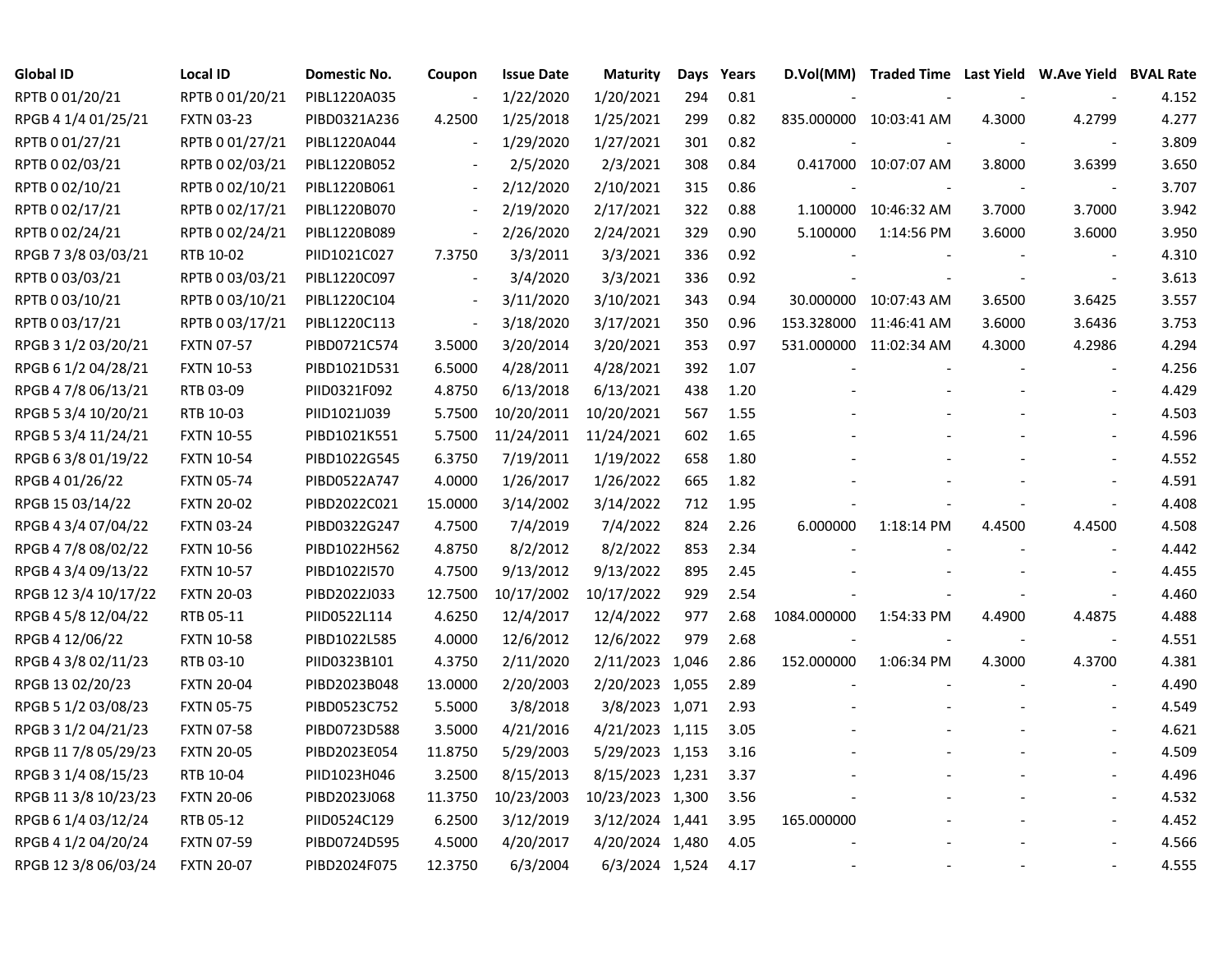| Global ID            | <b>Local ID</b>   | Domestic No. | Coupon  | <b>Issue Date</b> | <b>Maturity</b>        | Days Years |             | D.Vol(MM) Traded Time Last Yield W.Ave Yield BVAL Rate |        |                          |       |
|----------------------|-------------------|--------------|---------|-------------------|------------------------|------------|-------------|--------------------------------------------------------|--------|--------------------------|-------|
| RPGB 12 7/8 08/05/24 | <b>FXTN 20-08</b> | PIBD2024H086 | 12.8750 | 8/5/2004          | 8/5/2024 1,587         | 4.35       |             |                                                        |        |                          | 4.553 |
| RPGB 4 1/8 08/20/24  | <b>FXTN 10-59</b> | PIBD1024H595 | 4.1250  | 8/20/2014         | 8/20/2024 1,602        | 4.39       |             |                                                        |        |                          | 4.740 |
| RPGB 4 1/4 10/17/24  | <b>FXTN 05-76</b> | PIBD0524J762 | 4.2500  | 10/17/2019        | 10/17/2024 1,660       | 4.55       |             | 2.000000 11:44:40 AM                                   | 4.5000 | 4.5000                   | 4.499 |
| RPGB 13 3/4 11/11/24 | <b>FXTN 20-09</b> | PIBD2024K091 | 13.7500 | 11/11/2004        | 11/11/2024 1,685       | 4.61       |             |                                                        |        | $\overline{\phantom{a}}$ | 4.550 |
| RPGB 5 3/4 04/12/25  | <b>FXTN 07-61</b> | PIBD0725D618 | 5.7500  | 4/12/2018         | 4/12/2025 1,837        | 5.03       |             | 350.000000 11:24:52 AM                                 | 4.5000 | 4.5000                   | 4.500 |
| RPGB 12 1/8 04/14/25 | <b>FXTN 20-10</b> | PIBD2025D103 | 12.1250 | 4/14/2005         | 4/14/2025 1,839        | 5.04       |             |                                                        |        |                          | 4.546 |
| RPGB 3 5/8 09/09/25  | <b>FXTN 10-60</b> | PIBD1025I608 | 3.6250  | 9/9/2015          | 9/9/2025 1,987         | 5.44       | 5.000000    | 1:40:58 PM                                             | 4.4500 | 4.4500                   | 4.751 |
| RPGB 12 1/8 10/20/25 | <b>FXTN 20-11</b> | PIBD2025J116 | 12.1250 | 10/20/2005        | 10/20/2025 2,028       | 5.55       |             |                                                        |        |                          | 4.567 |
| RPGB 18 1/4 11/29/25 | <b>FXTN 25-01</b> | PIBD2525K015 | 18.2500 | 11/29/2000        | 11/29/2025 2,068       | 5.66       |             |                                                        |        |                          | 4.572 |
| RPGB 10 1/4 01/19/26 | <b>FXTN 20-12</b> | PIBD2026A122 | 10.2500 | 1/19/2006         | 1/19/2026 2,119        | 5.80       |             |                                                        |        | $\blacksquare$           | 4.577 |
| RPGB 6 1/4 02/14/26  | <b>FXTN 07-62</b> | PIBD0726B627 | 6.2500  | 2/14/2019         | 2/14/2026 2,145        | 5.87       |             | 55.000000 11:01:37 AM                                  | 4.5300 | 4.5300                   | 4.531 |
| RPGB 3 1/2 09/20/26  | RTB 10-05         | PIID1026I057 | 3.5000  | 9/20/2016         | 9/20/2026 2,363        | 6.47       | 1000.000000 | 9:46:25 AM                                             | 4.9518 | 4.9509                   | 4.951 |
| RPGB 6 1/4 10/20/26  | RTB 15-01         | PIID1526J019 | 6.2500  | 10/20/2011        | 10/20/2026 2,393       | 6.55       | 6.000000    | 9:50:06 AM                                             | 4.7700 | 4.7700                   | 4.637 |
| RPGB 8 12/07/26      | <b>FXTN 20-13</b> | PIBD2026L139 | 8.0000  | 12/7/2006         | 12/7/2026 2,441        | 6.68       |             |                                                        |        |                          | 4.636 |
| RPGB 5 3/8 03/01/27  | RTB 15-02         | PIID1527C023 | 5.3750  | 3/1/2012          | 3/1/2027 2,525         | 6.91       |             |                                                        |        |                          | 4.446 |
| RPGB 4 3/4 05/04/27  | <b>FXTN 10-61</b> | PIBD1027E617 | 4.7500  | 5/4/2017          | 5/4/2027 2,589         | 7.09       | 12.200000   |                                                        |        |                          | 4.687 |
| RPGB 8 5/8 09/06/27  | <b>FXTN 20-14</b> | PIBD2027I140 | 8.6250  | 9/6/2007          | 9/6/2027 2,714         | 7.43       |             |                                                        |        |                          | 4.726 |
| RPGB 6 1/4 03/22/28  | <b>FXTN 10-63</b> | PIBD1028C635 | 6.2500  | 3/22/2018         | 3/22/2028 2,912        | 7.97       | 2215.100000 | 1:58:10 PM                                             | 4.8250 | 4.8194                   | 4.822 |
| RPGB 9 1/2 12/04/28  | <b>FXTN 20-15</b> | PIBD2028L151 | 9.5000  | 12/4/2008         | 12/4/2028 3,169        | 8.68       |             |                                                        |        | $\overline{\phantom{a}}$ | 4.795 |
| RPGB 6 7/8 01/10/29  | <b>FXTN 10-64</b> | PIBD1029A644 | 6.8750  | 1/10/2019         | 1/10/2029 3,206        | 8.78       |             | 429.000000 11:09:23 AM                                 | 4.7925 | 4.7919                   | 4.795 |
| RPGB 8 3/4 05/27/30  | <b>FXTN 20-16</b> | PIBD2030E166 | 8.7500  | 5/27/2010         | 5/27/2030 3,708        | 10.15      |             |                                                        |        |                          | 4.916 |
| RPGB 12 1/2 07/28/30 | <b>FXTN 25-02</b> | PIBD2530G029 | 12.5000 | 7/28/2005         | 7/28/2030 3,770        | 10.32      |             |                                                        |        |                          | 4.928 |
| RPGB 11 1/4 01/26/31 | <b>FXTN 25-03</b> | PIBD2531A032 | 11.2500 | 1/26/2006         | 1/26/2031 3,952 10.82  |            |             |                                                        |        | $\overline{\phantom{a}}$ | 4.962 |
| RPGB 8 07/19/31      | <b>FXTN 20-17</b> | PIBD2031G171 | 8.0000  | 7/19/2011         | 7/19/2031 4,126 11.30  |            |             | 117.235000 11:04:57 AM                                 | 4.9600 | 5.0421                   | 5.053 |
| RPGB 9 3/8 10/05/31  | <b>FXTN 25-04</b> | PIBD2531J042 | 9.3750  | 10/5/2006         | 10/5/2031 4,204 11.51  |            |             |                                                        |        | $\blacksquare$           | 5.005 |
| RPGB 5 7/8 02/02/32  | <b>FXTN 20-18</b> | PIBD2032B183 | 5.8750  | 2/2/2012          | 2/2/2032 4,324 11.84   |            |             |                                                        |        | $\blacksquare$           | 5.025 |
| RPGB 5 7/8 03/01/32  | RTB 20-01         | PIID2032C014 | 5.8750  | 3/1/2012          | 3/1/2032 4,352 11.92   |            |             | 1.000000 10:05:22 AM                                   | 5.1800 | 5.1800                   | 5.051 |
| RPGB 5 3/4 09/27/32  | <b>FXTN 20-19</b> | PIBD2032I195 | 5.7500  | 9/27/2012         | 9/27/2032 4,562 12.49  |            |             |                                                        |        |                          | 5.053 |
| RPGB 8 1/2 11/29/32  | <b>FXTN 25-05</b> | PIBD2532K057 | 8.5000  | 11/29/2007        | 11/29/2032 4,625 12.66 |            |             |                                                        |        |                          | 5.060 |
| RPGB 3 5/8 03/21/33  | <b>FXTN 20-20</b> | PIBD2033C206 | 3.6250  | 3/21/2013         | 3/21/2033 4,737 12.97  |            |             | 1.000000 10:27:55 AM                                   | 5.2000 | 5.2000                   | 5.074 |
| RPGB 9 1/4 11/05/34  | <b>FXTN 25-06</b> | PIBD2534K062 | 9.2500  | 11/5/2009         | 11/5/2034 5,331 14.60  |            |             |                                                        |        |                          | 5.107 |
| RPGB 8 09/30/35      | <b>FXTN 25-07</b> | PIBD2535I071 | 8.0000  | 9/30/2010         | 9/30/2035 5,660 15.50  |            |             |                                                        |        | $\blacksquare$           | 5.104 |
| RPGB 8 1/8 12/16/35  | <b>FXTN 25-08</b> | PIBD2535L086 | 8.1250  | 12/16/2010        | 12/16/2035 5,737 15.71 |            | 100.000000  | 9:45:54 AM                                             | 5.4000 | 5.4000                   | 5.400 |
| RPGB 7 5/8 09/29/36  | <b>FXTN 25-09</b> | PIBD2536I097 | 7.6250  | 9/29/2011         | 9/29/2036 6,025 16.50  |            |             |                                                        |        |                          | 5.084 |
| RPGB 5 1/4 05/18/37  | <b>FXTN 20-21</b> | PIBD2037E214 | 5.2500  | 5/18/2017         | 5/18/2037 6,256 17.13  |            |             |                                                        |        |                          | 5.069 |